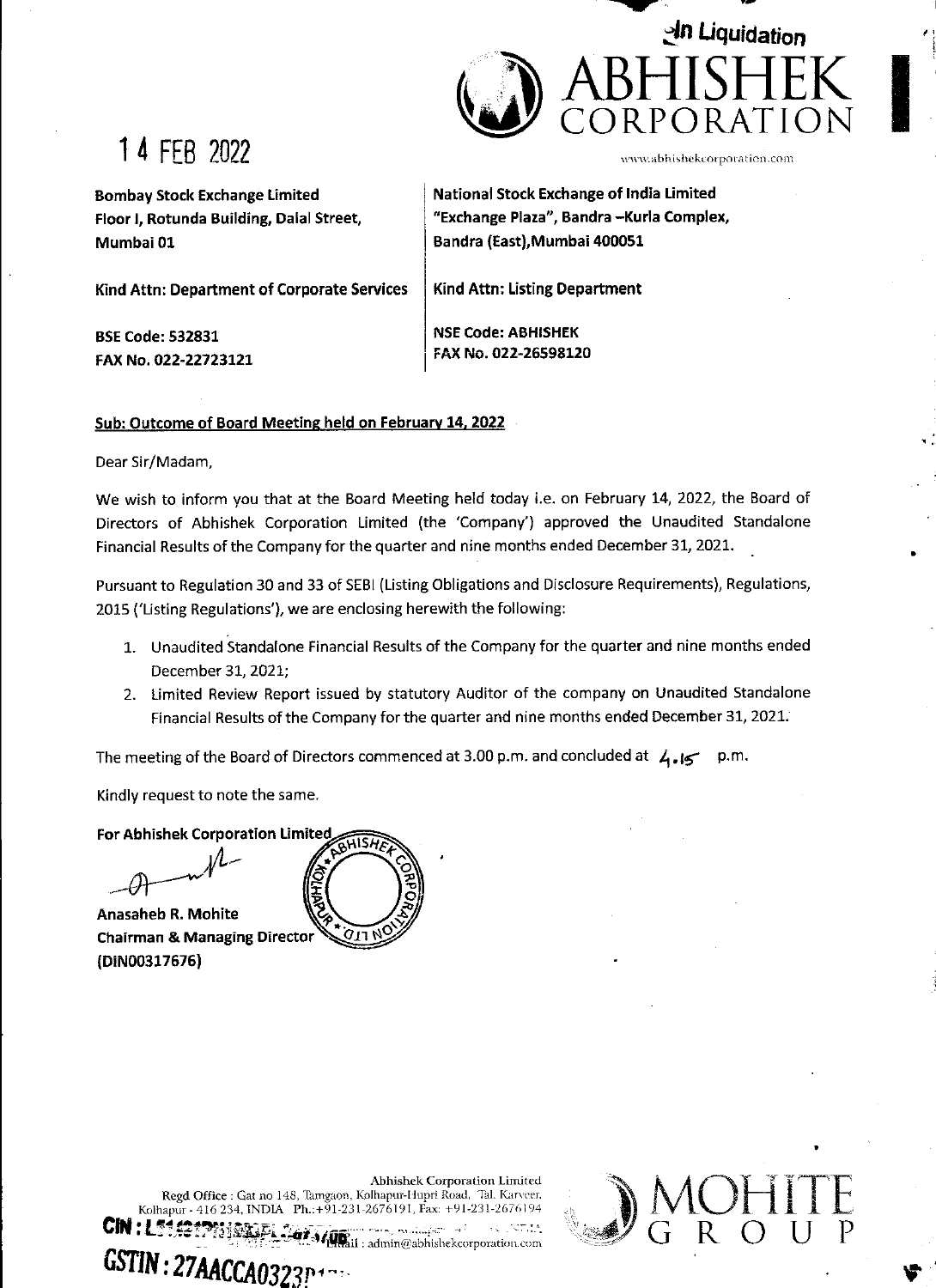### Abhishek Corporation Limited (Under Liquidation)

| Abhishek Corporation Limited (Under Liquidation)<br>Statement of Standalone Unaudited financial Results for the quarter ended 31/12/2021 (IND AS)<br>( in Lakhs)<br>Year Ended<br>Year to Date ended on<br>Quarter Ended on<br>on<br>Sr<br>Particulars<br>31-12-2021<br>31-03-2021<br>31-12-2020<br>30-09-2021<br>$31 - 12 - 2020$<br>31-12-2021<br>No.<br>(Unaudited)<br>(Audited)<br>(Unaudited)<br>(Unaudited)<br>(Unaudited)<br>(Unaudited)<br>1,944.28<br>1,153.22<br>1,873.91<br>657.20<br>601.78<br>687.20<br><b>Revenue From Operations</b><br>Ŧ<br>1,873.91<br>1,944.28<br>1,153.22<br>657.20<br>601.78<br>687.20<br>a)Revenue From Operations (Gross)<br>b) Other Operating Income<br>$\sim$<br>9.44<br>5.08<br>0.91<br>8.25<br>0.91<br>3.17<br>Other Income<br>$\overline{2}$<br>1,952.52<br>1,154.14<br>1,883.35<br>690.38<br>662.27<br>602.69<br>Total Revenue (1+2)<br>3<br>Expenses<br>4<br>26.55<br>a) Cost of Material Consumed<br>26.55<br>$\sim$<br>$\scriptstyle\rm m$<br>$\omega$<br>$\sim$<br>b) Purchases of Stock -in - Trade<br>$\sim$<br>$\sim$<br>$\frac{1}{2}$<br>$\sim$<br>G.<br>×.<br>c) Changes in inventories of Finished Goods, WIP and stock -in- Trade<br>$\omega$ .<br>$\sim$<br>$\sim$<br>$\omega$<br>o.<br>$\sim$<br>702.33<br>373.60<br>701.98<br>187.84<br>d) Employee Benefits expenses<br>268.18<br>223,24<br>$\mathcal{L}(\mathcal{C})$<br>e) Finance Cost<br>W.<br>s.<br>ign.<br>1,952.93<br>442.43<br>488.25<br>1,327.30<br>1,464.72<br>442.43<br>f) Depreciation & Amortisation Expenses<br>846.01<br>1,336.72<br>423.73<br>404.56<br>1,272.36<br>g) Operating and Other Expenses<br>437.59<br>2,684.32<br>3,991.63<br>1,089.40<br>1,080.65<br>3,328.54<br>Total Expenses (a+b+c+d+e+F+g)<br>1,174.75<br>(427.13)<br>(477.96)<br>(1, 376.02)<br>(1,530.19)<br>(2,108.28)<br>Profit (loss) before exceptional items and tax (3-4)<br>(484.37)<br>$\mathfrak{s}$<br><b>Exceptional Items</b><br>6<br>(2,108.28)<br>(477.96)<br>(1, 376.02)<br>(1, 530, 19)<br>(484.37)<br>(427.13)<br>Profit (lass) Before Tax (5-6)<br>$\tau$<br>Tax Expenses:<br>8<br>a)Current Tax<br>æ.<br>$\sim$<br>$\sim$<br>$\sim$<br>$\sim$<br>b)Deferred Tax<br>$\sim$<br>$\sim$<br>$\sim$<br>$\sim$<br>×<br><b>Total Tax Expenses</b><br>9<br>w.<br>$\blacksquare$<br>$\blacksquare$<br>$\blacksquare$<br>٠<br>$\blacksquare$<br>(1,530.19)<br>(2,108.28)<br>10 Net profit (loss) after tax (7-9)<br>(427.13)<br>(477.96)<br>(1, 376.02)<br>(484.37)<br>Other comprehensive income(net of tax)<br>11<br>63.19<br>Items that will not be reclassified to profit or loss A/c (Net of Tax)<br>$\epsilon$<br>$\blacksquare$<br>$\blacksquare$<br>٠<br>$\overline{\phantom{a}}$<br>(2,045.09)<br>(1, 376.02)<br>(1, 530.19)<br>12 Total Comprehensive Income for the period (net of tax) (10+11)<br>(484.37)<br>(427.13)<br>(477.96)<br>1,600.85<br>1,600.85<br>1,600.85<br>Paid up Equity Share Capital(Face Value Rs.10 each, Fully Paid)<br>1,600.85<br>1,600.85<br>1,600.85<br>13<br>(88,950.06)<br>Other equity (Excluding Revaluation Reserve)<br>14<br>Earning Per share (EPS)(not annualised)<br>15<br>(2.99)<br>(9.56)<br>(13.17)<br>(3.03)<br>(2.67)<br>(8.60)<br>(a) Basic<br>(2.67)<br>(2.99)<br>(B.60)<br>(9.56)<br>(13.17)<br>(3.03)<br>(b) Diluted |  |  |  |  |
|------------------------------------------------------------------------------------------------------------------------------------------------------------------------------------------------------------------------------------------------------------------------------------------------------------------------------------------------------------------------------------------------------------------------------------------------------------------------------------------------------------------------------------------------------------------------------------------------------------------------------------------------------------------------------------------------------------------------------------------------------------------------------------------------------------------------------------------------------------------------------------------------------------------------------------------------------------------------------------------------------------------------------------------------------------------------------------------------------------------------------------------------------------------------------------------------------------------------------------------------------------------------------------------------------------------------------------------------------------------------------------------------------------------------------------------------------------------------------------------------------------------------------------------------------------------------------------------------------------------------------------------------------------------------------------------------------------------------------------------------------------------------------------------------------------------------------------------------------------------------------------------------------------------------------------------------------------------------------------------------------------------------------------------------------------------------------------------------------------------------------------------------------------------------------------------------------------------------------------------------------------------------------------------------------------------------------------------------------------------------------------------------------------------------------------------------------------------------------------------------------------------------------------------------------------------------------------------------------------------------------------------------------------------------------------------------------------------------------------------------------------------------------------------------------------------------------------------------------------------------------------------------------------------------------------------------------------------------------------------------------------------------------------------------------------------------------------------------------------------------------------------------------------------------------------------------------------------------------------------------------------------------------------|--|--|--|--|
|                                                                                                                                                                                                                                                                                                                                                                                                                                                                                                                                                                                                                                                                                                                                                                                                                                                                                                                                                                                                                                                                                                                                                                                                                                                                                                                                                                                                                                                                                                                                                                                                                                                                                                                                                                                                                                                                                                                                                                                                                                                                                                                                                                                                                                                                                                                                                                                                                                                                                                                                                                                                                                                                                                                                                                                                                                                                                                                                                                                                                                                                                                                                                                                                                                                                                    |  |  |  |  |
|                                                                                                                                                                                                                                                                                                                                                                                                                                                                                                                                                                                                                                                                                                                                                                                                                                                                                                                                                                                                                                                                                                                                                                                                                                                                                                                                                                                                                                                                                                                                                                                                                                                                                                                                                                                                                                                                                                                                                                                                                                                                                                                                                                                                                                                                                                                                                                                                                                                                                                                                                                                                                                                                                                                                                                                                                                                                                                                                                                                                                                                                                                                                                                                                                                                                                    |  |  |  |  |
|                                                                                                                                                                                                                                                                                                                                                                                                                                                                                                                                                                                                                                                                                                                                                                                                                                                                                                                                                                                                                                                                                                                                                                                                                                                                                                                                                                                                                                                                                                                                                                                                                                                                                                                                                                                                                                                                                                                                                                                                                                                                                                                                                                                                                                                                                                                                                                                                                                                                                                                                                                                                                                                                                                                                                                                                                                                                                                                                                                                                                                                                                                                                                                                                                                                                                    |  |  |  |  |
|                                                                                                                                                                                                                                                                                                                                                                                                                                                                                                                                                                                                                                                                                                                                                                                                                                                                                                                                                                                                                                                                                                                                                                                                                                                                                                                                                                                                                                                                                                                                                                                                                                                                                                                                                                                                                                                                                                                                                                                                                                                                                                                                                                                                                                                                                                                                                                                                                                                                                                                                                                                                                                                                                                                                                                                                                                                                                                                                                                                                                                                                                                                                                                                                                                                                                    |  |  |  |  |
|                                                                                                                                                                                                                                                                                                                                                                                                                                                                                                                                                                                                                                                                                                                                                                                                                                                                                                                                                                                                                                                                                                                                                                                                                                                                                                                                                                                                                                                                                                                                                                                                                                                                                                                                                                                                                                                                                                                                                                                                                                                                                                                                                                                                                                                                                                                                                                                                                                                                                                                                                                                                                                                                                                                                                                                                                                                                                                                                                                                                                                                                                                                                                                                                                                                                                    |  |  |  |  |
|                                                                                                                                                                                                                                                                                                                                                                                                                                                                                                                                                                                                                                                                                                                                                                                                                                                                                                                                                                                                                                                                                                                                                                                                                                                                                                                                                                                                                                                                                                                                                                                                                                                                                                                                                                                                                                                                                                                                                                                                                                                                                                                                                                                                                                                                                                                                                                                                                                                                                                                                                                                                                                                                                                                                                                                                                                                                                                                                                                                                                                                                                                                                                                                                                                                                                    |  |  |  |  |
|                                                                                                                                                                                                                                                                                                                                                                                                                                                                                                                                                                                                                                                                                                                                                                                                                                                                                                                                                                                                                                                                                                                                                                                                                                                                                                                                                                                                                                                                                                                                                                                                                                                                                                                                                                                                                                                                                                                                                                                                                                                                                                                                                                                                                                                                                                                                                                                                                                                                                                                                                                                                                                                                                                                                                                                                                                                                                                                                                                                                                                                                                                                                                                                                                                                                                    |  |  |  |  |
|                                                                                                                                                                                                                                                                                                                                                                                                                                                                                                                                                                                                                                                                                                                                                                                                                                                                                                                                                                                                                                                                                                                                                                                                                                                                                                                                                                                                                                                                                                                                                                                                                                                                                                                                                                                                                                                                                                                                                                                                                                                                                                                                                                                                                                                                                                                                                                                                                                                                                                                                                                                                                                                                                                                                                                                                                                                                                                                                                                                                                                                                                                                                                                                                                                                                                    |  |  |  |  |
|                                                                                                                                                                                                                                                                                                                                                                                                                                                                                                                                                                                                                                                                                                                                                                                                                                                                                                                                                                                                                                                                                                                                                                                                                                                                                                                                                                                                                                                                                                                                                                                                                                                                                                                                                                                                                                                                                                                                                                                                                                                                                                                                                                                                                                                                                                                                                                                                                                                                                                                                                                                                                                                                                                                                                                                                                                                                                                                                                                                                                                                                                                                                                                                                                                                                                    |  |  |  |  |
|                                                                                                                                                                                                                                                                                                                                                                                                                                                                                                                                                                                                                                                                                                                                                                                                                                                                                                                                                                                                                                                                                                                                                                                                                                                                                                                                                                                                                                                                                                                                                                                                                                                                                                                                                                                                                                                                                                                                                                                                                                                                                                                                                                                                                                                                                                                                                                                                                                                                                                                                                                                                                                                                                                                                                                                                                                                                                                                                                                                                                                                                                                                                                                                                                                                                                    |  |  |  |  |
|                                                                                                                                                                                                                                                                                                                                                                                                                                                                                                                                                                                                                                                                                                                                                                                                                                                                                                                                                                                                                                                                                                                                                                                                                                                                                                                                                                                                                                                                                                                                                                                                                                                                                                                                                                                                                                                                                                                                                                                                                                                                                                                                                                                                                                                                                                                                                                                                                                                                                                                                                                                                                                                                                                                                                                                                                                                                                                                                                                                                                                                                                                                                                                                                                                                                                    |  |  |  |  |
|                                                                                                                                                                                                                                                                                                                                                                                                                                                                                                                                                                                                                                                                                                                                                                                                                                                                                                                                                                                                                                                                                                                                                                                                                                                                                                                                                                                                                                                                                                                                                                                                                                                                                                                                                                                                                                                                                                                                                                                                                                                                                                                                                                                                                                                                                                                                                                                                                                                                                                                                                                                                                                                                                                                                                                                                                                                                                                                                                                                                                                                                                                                                                                                                                                                                                    |  |  |  |  |
|                                                                                                                                                                                                                                                                                                                                                                                                                                                                                                                                                                                                                                                                                                                                                                                                                                                                                                                                                                                                                                                                                                                                                                                                                                                                                                                                                                                                                                                                                                                                                                                                                                                                                                                                                                                                                                                                                                                                                                                                                                                                                                                                                                                                                                                                                                                                                                                                                                                                                                                                                                                                                                                                                                                                                                                                                                                                                                                                                                                                                                                                                                                                                                                                                                                                                    |  |  |  |  |
|                                                                                                                                                                                                                                                                                                                                                                                                                                                                                                                                                                                                                                                                                                                                                                                                                                                                                                                                                                                                                                                                                                                                                                                                                                                                                                                                                                                                                                                                                                                                                                                                                                                                                                                                                                                                                                                                                                                                                                                                                                                                                                                                                                                                                                                                                                                                                                                                                                                                                                                                                                                                                                                                                                                                                                                                                                                                                                                                                                                                                                                                                                                                                                                                                                                                                    |  |  |  |  |
|                                                                                                                                                                                                                                                                                                                                                                                                                                                                                                                                                                                                                                                                                                                                                                                                                                                                                                                                                                                                                                                                                                                                                                                                                                                                                                                                                                                                                                                                                                                                                                                                                                                                                                                                                                                                                                                                                                                                                                                                                                                                                                                                                                                                                                                                                                                                                                                                                                                                                                                                                                                                                                                                                                                                                                                                                                                                                                                                                                                                                                                                                                                                                                                                                                                                                    |  |  |  |  |
|                                                                                                                                                                                                                                                                                                                                                                                                                                                                                                                                                                                                                                                                                                                                                                                                                                                                                                                                                                                                                                                                                                                                                                                                                                                                                                                                                                                                                                                                                                                                                                                                                                                                                                                                                                                                                                                                                                                                                                                                                                                                                                                                                                                                                                                                                                                                                                                                                                                                                                                                                                                                                                                                                                                                                                                                                                                                                                                                                                                                                                                                                                                                                                                                                                                                                    |  |  |  |  |
|                                                                                                                                                                                                                                                                                                                                                                                                                                                                                                                                                                                                                                                                                                                                                                                                                                                                                                                                                                                                                                                                                                                                                                                                                                                                                                                                                                                                                                                                                                                                                                                                                                                                                                                                                                                                                                                                                                                                                                                                                                                                                                                                                                                                                                                                                                                                                                                                                                                                                                                                                                                                                                                                                                                                                                                                                                                                                                                                                                                                                                                                                                                                                                                                                                                                                    |  |  |  |  |
|                                                                                                                                                                                                                                                                                                                                                                                                                                                                                                                                                                                                                                                                                                                                                                                                                                                                                                                                                                                                                                                                                                                                                                                                                                                                                                                                                                                                                                                                                                                                                                                                                                                                                                                                                                                                                                                                                                                                                                                                                                                                                                                                                                                                                                                                                                                                                                                                                                                                                                                                                                                                                                                                                                                                                                                                                                                                                                                                                                                                                                                                                                                                                                                                                                                                                    |  |  |  |  |
|                                                                                                                                                                                                                                                                                                                                                                                                                                                                                                                                                                                                                                                                                                                                                                                                                                                                                                                                                                                                                                                                                                                                                                                                                                                                                                                                                                                                                                                                                                                                                                                                                                                                                                                                                                                                                                                                                                                                                                                                                                                                                                                                                                                                                                                                                                                                                                                                                                                                                                                                                                                                                                                                                                                                                                                                                                                                                                                                                                                                                                                                                                                                                                                                                                                                                    |  |  |  |  |
|                                                                                                                                                                                                                                                                                                                                                                                                                                                                                                                                                                                                                                                                                                                                                                                                                                                                                                                                                                                                                                                                                                                                                                                                                                                                                                                                                                                                                                                                                                                                                                                                                                                                                                                                                                                                                                                                                                                                                                                                                                                                                                                                                                                                                                                                                                                                                                                                                                                                                                                                                                                                                                                                                                                                                                                                                                                                                                                                                                                                                                                                                                                                                                                                                                                                                    |  |  |  |  |
|                                                                                                                                                                                                                                                                                                                                                                                                                                                                                                                                                                                                                                                                                                                                                                                                                                                                                                                                                                                                                                                                                                                                                                                                                                                                                                                                                                                                                                                                                                                                                                                                                                                                                                                                                                                                                                                                                                                                                                                                                                                                                                                                                                                                                                                                                                                                                                                                                                                                                                                                                                                                                                                                                                                                                                                                                                                                                                                                                                                                                                                                                                                                                                                                                                                                                    |  |  |  |  |
|                                                                                                                                                                                                                                                                                                                                                                                                                                                                                                                                                                                                                                                                                                                                                                                                                                                                                                                                                                                                                                                                                                                                                                                                                                                                                                                                                                                                                                                                                                                                                                                                                                                                                                                                                                                                                                                                                                                                                                                                                                                                                                                                                                                                                                                                                                                                                                                                                                                                                                                                                                                                                                                                                                                                                                                                                                                                                                                                                                                                                                                                                                                                                                                                                                                                                    |  |  |  |  |
|                                                                                                                                                                                                                                                                                                                                                                                                                                                                                                                                                                                                                                                                                                                                                                                                                                                                                                                                                                                                                                                                                                                                                                                                                                                                                                                                                                                                                                                                                                                                                                                                                                                                                                                                                                                                                                                                                                                                                                                                                                                                                                                                                                                                                                                                                                                                                                                                                                                                                                                                                                                                                                                                                                                                                                                                                                                                                                                                                                                                                                                                                                                                                                                                                                                                                    |  |  |  |  |
|                                                                                                                                                                                                                                                                                                                                                                                                                                                                                                                                                                                                                                                                                                                                                                                                                                                                                                                                                                                                                                                                                                                                                                                                                                                                                                                                                                                                                                                                                                                                                                                                                                                                                                                                                                                                                                                                                                                                                                                                                                                                                                                                                                                                                                                                                                                                                                                                                                                                                                                                                                                                                                                                                                                                                                                                                                                                                                                                                                                                                                                                                                                                                                                                                                                                                    |  |  |  |  |
|                                                                                                                                                                                                                                                                                                                                                                                                                                                                                                                                                                                                                                                                                                                                                                                                                                                                                                                                                                                                                                                                                                                                                                                                                                                                                                                                                                                                                                                                                                                                                                                                                                                                                                                                                                                                                                                                                                                                                                                                                                                                                                                                                                                                                                                                                                                                                                                                                                                                                                                                                                                                                                                                                                                                                                                                                                                                                                                                                                                                                                                                                                                                                                                                                                                                                    |  |  |  |  |
|                                                                                                                                                                                                                                                                                                                                                                                                                                                                                                                                                                                                                                                                                                                                                                                                                                                                                                                                                                                                                                                                                                                                                                                                                                                                                                                                                                                                                                                                                                                                                                                                                                                                                                                                                                                                                                                                                                                                                                                                                                                                                                                                                                                                                                                                                                                                                                                                                                                                                                                                                                                                                                                                                                                                                                                                                                                                                                                                                                                                                                                                                                                                                                                                                                                                                    |  |  |  |  |
|                                                                                                                                                                                                                                                                                                                                                                                                                                                                                                                                                                                                                                                                                                                                                                                                                                                                                                                                                                                                                                                                                                                                                                                                                                                                                                                                                                                                                                                                                                                                                                                                                                                                                                                                                                                                                                                                                                                                                                                                                                                                                                                                                                                                                                                                                                                                                                                                                                                                                                                                                                                                                                                                                                                                                                                                                                                                                                                                                                                                                                                                                                                                                                                                                                                                                    |  |  |  |  |
|                                                                                                                                                                                                                                                                                                                                                                                                                                                                                                                                                                                                                                                                                                                                                                                                                                                                                                                                                                                                                                                                                                                                                                                                                                                                                                                                                                                                                                                                                                                                                                                                                                                                                                                                                                                                                                                                                                                                                                                                                                                                                                                                                                                                                                                                                                                                                                                                                                                                                                                                                                                                                                                                                                                                                                                                                                                                                                                                                                                                                                                                                                                                                                                                                                                                                    |  |  |  |  |
|                                                                                                                                                                                                                                                                                                                                                                                                                                                                                                                                                                                                                                                                                                                                                                                                                                                                                                                                                                                                                                                                                                                                                                                                                                                                                                                                                                                                                                                                                                                                                                                                                                                                                                                                                                                                                                                                                                                                                                                                                                                                                                                                                                                                                                                                                                                                                                                                                                                                                                                                                                                                                                                                                                                                                                                                                                                                                                                                                                                                                                                                                                                                                                                                                                                                                    |  |  |  |  |
|                                                                                                                                                                                                                                                                                                                                                                                                                                                                                                                                                                                                                                                                                                                                                                                                                                                                                                                                                                                                                                                                                                                                                                                                                                                                                                                                                                                                                                                                                                                                                                                                                                                                                                                                                                                                                                                                                                                                                                                                                                                                                                                                                                                                                                                                                                                                                                                                                                                                                                                                                                                                                                                                                                                                                                                                                                                                                                                                                                                                                                                                                                                                                                                                                                                                                    |  |  |  |  |
|                                                                                                                                                                                                                                                                                                                                                                                                                                                                                                                                                                                                                                                                                                                                                                                                                                                                                                                                                                                                                                                                                                                                                                                                                                                                                                                                                                                                                                                                                                                                                                                                                                                                                                                                                                                                                                                                                                                                                                                                                                                                                                                                                                                                                                                                                                                                                                                                                                                                                                                                                                                                                                                                                                                                                                                                                                                                                                                                                                                                                                                                                                                                                                                                                                                                                    |  |  |  |  |
|                                                                                                                                                                                                                                                                                                                                                                                                                                                                                                                                                                                                                                                                                                                                                                                                                                                                                                                                                                                                                                                                                                                                                                                                                                                                                                                                                                                                                                                                                                                                                                                                                                                                                                                                                                                                                                                                                                                                                                                                                                                                                                                                                                                                                                                                                                                                                                                                                                                                                                                                                                                                                                                                                                                                                                                                                                                                                                                                                                                                                                                                                                                                                                                                                                                                                    |  |  |  |  |
|                                                                                                                                                                                                                                                                                                                                                                                                                                                                                                                                                                                                                                                                                                                                                                                                                                                                                                                                                                                                                                                                                                                                                                                                                                                                                                                                                                                                                                                                                                                                                                                                                                                                                                                                                                                                                                                                                                                                                                                                                                                                                                                                                                                                                                                                                                                                                                                                                                                                                                                                                                                                                                                                                                                                                                                                                                                                                                                                                                                                                                                                                                                                                                                                                                                                                    |  |  |  |  |
|                                                                                                                                                                                                                                                                                                                                                                                                                                                                                                                                                                                                                                                                                                                                                                                                                                                                                                                                                                                                                                                                                                                                                                                                                                                                                                                                                                                                                                                                                                                                                                                                                                                                                                                                                                                                                                                                                                                                                                                                                                                                                                                                                                                                                                                                                                                                                                                                                                                                                                                                                                                                                                                                                                                                                                                                                                                                                                                                                                                                                                                                                                                                                                                                                                                                                    |  |  |  |  |
|                                                                                                                                                                                                                                                                                                                                                                                                                                                                                                                                                                                                                                                                                                                                                                                                                                                                                                                                                                                                                                                                                                                                                                                                                                                                                                                                                                                                                                                                                                                                                                                                                                                                                                                                                                                                                                                                                                                                                                                                                                                                                                                                                                                                                                                                                                                                                                                                                                                                                                                                                                                                                                                                                                                                                                                                                                                                                                                                                                                                                                                                                                                                                                                                                                                                                    |  |  |  |  |
|                                                                                                                                                                                                                                                                                                                                                                                                                                                                                                                                                                                                                                                                                                                                                                                                                                                                                                                                                                                                                                                                                                                                                                                                                                                                                                                                                                                                                                                                                                                                                                                                                                                                                                                                                                                                                                                                                                                                                                                                                                                                                                                                                                                                                                                                                                                                                                                                                                                                                                                                                                                                                                                                                                                                                                                                                                                                                                                                                                                                                                                                                                                                                                                                                                                                                    |  |  |  |  |
|                                                                                                                                                                                                                                                                                                                                                                                                                                                                                                                                                                                                                                                                                                                                                                                                                                                                                                                                                                                                                                                                                                                                                                                                                                                                                                                                                                                                                                                                                                                                                                                                                                                                                                                                                                                                                                                                                                                                                                                                                                                                                                                                                                                                                                                                                                                                                                                                                                                                                                                                                                                                                                                                                                                                                                                                                                                                                                                                                                                                                                                                                                                                                                                                                                                                                    |  |  |  |  |
|                                                                                                                                                                                                                                                                                                                                                                                                                                                                                                                                                                                                                                                                                                                                                                                                                                                                                                                                                                                                                                                                                                                                                                                                                                                                                                                                                                                                                                                                                                                                                                                                                                                                                                                                                                                                                                                                                                                                                                                                                                                                                                                                                                                                                                                                                                                                                                                                                                                                                                                                                                                                                                                                                                                                                                                                                                                                                                                                                                                                                                                                                                                                                                                                                                                                                    |  |  |  |  |
|                                                                                                                                                                                                                                                                                                                                                                                                                                                                                                                                                                                                                                                                                                                                                                                                                                                                                                                                                                                                                                                                                                                                                                                                                                                                                                                                                                                                                                                                                                                                                                                                                                                                                                                                                                                                                                                                                                                                                                                                                                                                                                                                                                                                                                                                                                                                                                                                                                                                                                                                                                                                                                                                                                                                                                                                                                                                                                                                                                                                                                                                                                                                                                                                                                                                                    |  |  |  |  |
|                                                                                                                                                                                                                                                                                                                                                                                                                                                                                                                                                                                                                                                                                                                                                                                                                                                                                                                                                                                                                                                                                                                                                                                                                                                                                                                                                                                                                                                                                                                                                                                                                                                                                                                                                                                                                                                                                                                                                                                                                                                                                                                                                                                                                                                                                                                                                                                                                                                                                                                                                                                                                                                                                                                                                                                                                                                                                                                                                                                                                                                                                                                                                                                                                                                                                    |  |  |  |  |
|                                                                                                                                                                                                                                                                                                                                                                                                                                                                                                                                                                                                                                                                                                                                                                                                                                                                                                                                                                                                                                                                                                                                                                                                                                                                                                                                                                                                                                                                                                                                                                                                                                                                                                                                                                                                                                                                                                                                                                                                                                                                                                                                                                                                                                                                                                                                                                                                                                                                                                                                                                                                                                                                                                                                                                                                                                                                                                                                                                                                                                                                                                                                                                                                                                                                                    |  |  |  |  |
|                                                                                                                                                                                                                                                                                                                                                                                                                                                                                                                                                                                                                                                                                                                                                                                                                                                                                                                                                                                                                                                                                                                                                                                                                                                                                                                                                                                                                                                                                                                                                                                                                                                                                                                                                                                                                                                                                                                                                                                                                                                                                                                                                                                                                                                                                                                                                                                                                                                                                                                                                                                                                                                                                                                                                                                                                                                                                                                                                                                                                                                                                                                                                                                                                                                                                    |  |  |  |  |
|                                                                                                                                                                                                                                                                                                                                                                                                                                                                                                                                                                                                                                                                                                                                                                                                                                                                                                                                                                                                                                                                                                                                                                                                                                                                                                                                                                                                                                                                                                                                                                                                                                                                                                                                                                                                                                                                                                                                                                                                                                                                                                                                                                                                                                                                                                                                                                                                                                                                                                                                                                                                                                                                                                                                                                                                                                                                                                                                                                                                                                                                                                                                                                                                                                                                                    |  |  |  |  |
|                                                                                                                                                                                                                                                                                                                                                                                                                                                                                                                                                                                                                                                                                                                                                                                                                                                                                                                                                                                                                                                                                                                                                                                                                                                                                                                                                                                                                                                                                                                                                                                                                                                                                                                                                                                                                                                                                                                                                                                                                                                                                                                                                                                                                                                                                                                                                                                                                                                                                                                                                                                                                                                                                                                                                                                                                                                                                                                                                                                                                                                                                                                                                                                                                                                                                    |  |  |  |  |
|                                                                                                                                                                                                                                                                                                                                                                                                                                                                                                                                                                                                                                                                                                                                                                                                                                                                                                                                                                                                                                                                                                                                                                                                                                                                                                                                                                                                                                                                                                                                                                                                                                                                                                                                                                                                                                                                                                                                                                                                                                                                                                                                                                                                                                                                                                                                                                                                                                                                                                                                                                                                                                                                                                                                                                                                                                                                                                                                                                                                                                                                                                                                                                                                                                                                                    |  |  |  |  |
|                                                                                                                                                                                                                                                                                                                                                                                                                                                                                                                                                                                                                                                                                                                                                                                                                                                                                                                                                                                                                                                                                                                                                                                                                                                                                                                                                                                                                                                                                                                                                                                                                                                                                                                                                                                                                                                                                                                                                                                                                                                                                                                                                                                                                                                                                                                                                                                                                                                                                                                                                                                                                                                                                                                                                                                                                                                                                                                                                                                                                                                                                                                                                                                                                                                                                    |  |  |  |  |
|                                                                                                                                                                                                                                                                                                                                                                                                                                                                                                                                                                                                                                                                                                                                                                                                                                                                                                                                                                                                                                                                                                                                                                                                                                                                                                                                                                                                                                                                                                                                                                                                                                                                                                                                                                                                                                                                                                                                                                                                                                                                                                                                                                                                                                                                                                                                                                                                                                                                                                                                                                                                                                                                                                                                                                                                                                                                                                                                                                                                                                                                                                                                                                                                                                                                                    |  |  |  |  |
|                                                                                                                                                                                                                                                                                                                                                                                                                                                                                                                                                                                                                                                                                                                                                                                                                                                                                                                                                                                                                                                                                                                                                                                                                                                                                                                                                                                                                                                                                                                                                                                                                                                                                                                                                                                                                                                                                                                                                                                                                                                                                                                                                                                                                                                                                                                                                                                                                                                                                                                                                                                                                                                                                                                                                                                                                                                                                                                                                                                                                                                                                                                                                                                                                                                                                    |  |  |  |  |
|                                                                                                                                                                                                                                                                                                                                                                                                                                                                                                                                                                                                                                                                                                                                                                                                                                                                                                                                                                                                                                                                                                                                                                                                                                                                                                                                                                                                                                                                                                                                                                                                                                                                                                                                                                                                                                                                                                                                                                                                                                                                                                                                                                                                                                                                                                                                                                                                                                                                                                                                                                                                                                                                                                                                                                                                                                                                                                                                                                                                                                                                                                                                                                                                                                                                                    |  |  |  |  |
|                                                                                                                                                                                                                                                                                                                                                                                                                                                                                                                                                                                                                                                                                                                                                                                                                                                                                                                                                                                                                                                                                                                                                                                                                                                                                                                                                                                                                                                                                                                                                                                                                                                                                                                                                                                                                                                                                                                                                                                                                                                                                                                                                                                                                                                                                                                                                                                                                                                                                                                                                                                                                                                                                                                                                                                                                                                                                                                                                                                                                                                                                                                                                                                                                                                                                    |  |  |  |  |
|                                                                                                                                                                                                                                                                                                                                                                                                                                                                                                                                                                                                                                                                                                                                                                                                                                                                                                                                                                                                                                                                                                                                                                                                                                                                                                                                                                                                                                                                                                                                                                                                                                                                                                                                                                                                                                                                                                                                                                                                                                                                                                                                                                                                                                                                                                                                                                                                                                                                                                                                                                                                                                                                                                                                                                                                                                                                                                                                                                                                                                                                                                                                                                                                                                                                                    |  |  |  |  |
|                                                                                                                                                                                                                                                                                                                                                                                                                                                                                                                                                                                                                                                                                                                                                                                                                                                                                                                                                                                                                                                                                                                                                                                                                                                                                                                                                                                                                                                                                                                                                                                                                                                                                                                                                                                                                                                                                                                                                                                                                                                                                                                                                                                                                                                                                                                                                                                                                                                                                                                                                                                                                                                                                                                                                                                                                                                                                                                                                                                                                                                                                                                                                                                                                                                                                    |  |  |  |  |
|                                                                                                                                                                                                                                                                                                                                                                                                                                                                                                                                                                                                                                                                                                                                                                                                                                                                                                                                                                                                                                                                                                                                                                                                                                                                                                                                                                                                                                                                                                                                                                                                                                                                                                                                                                                                                                                                                                                                                                                                                                                                                                                                                                                                                                                                                                                                                                                                                                                                                                                                                                                                                                                                                                                                                                                                                                                                                                                                                                                                                                                                                                                                                                                                                                                                                    |  |  |  |  |
|                                                                                                                                                                                                                                                                                                                                                                                                                                                                                                                                                                                                                                                                                                                                                                                                                                                                                                                                                                                                                                                                                                                                                                                                                                                                                                                                                                                                                                                                                                                                                                                                                                                                                                                                                                                                                                                                                                                                                                                                                                                                                                                                                                                                                                                                                                                                                                                                                                                                                                                                                                                                                                                                                                                                                                                                                                                                                                                                                                                                                                                                                                                                                                                                                                                                                    |  |  |  |  |

#### Notes

The above results are reviewed by the audit committee and approved by the Board of Directors (who are duly authorised by the liquidator to<br>conduct a meeting and approve the financial results) at its meeting held on 14th Fe out by the statutory Auditors of the Company as per the regulation 33 of SEBI (Listing Obligations & Disclosure Requirements) Regulations, 2015

2 The financial results for the above periods have been prepared in accordance with the Companies (indian Accounting Standards) Rules, 2015 (Ind AS) as prescribed under section 133 of the Companies Act 2013 read with the relevent rules and circulars issued thereunder.The Acturia! Valuation of employee benefits & Defered Tax Calculations is carried out at the end of each financial year.

3 Company operates in single business segment "textile" (as per ind AS 108- "Segment Reporting)

4 Figures for the previous period are regrouped or reclassified wherever necessary.

[Web Section 2012 ] And All And All And All And All And All And All And All And All And All And All And All An



For Abhishek Corporation Limited-in Liquidation

Chairman & Managing Liquidator Director